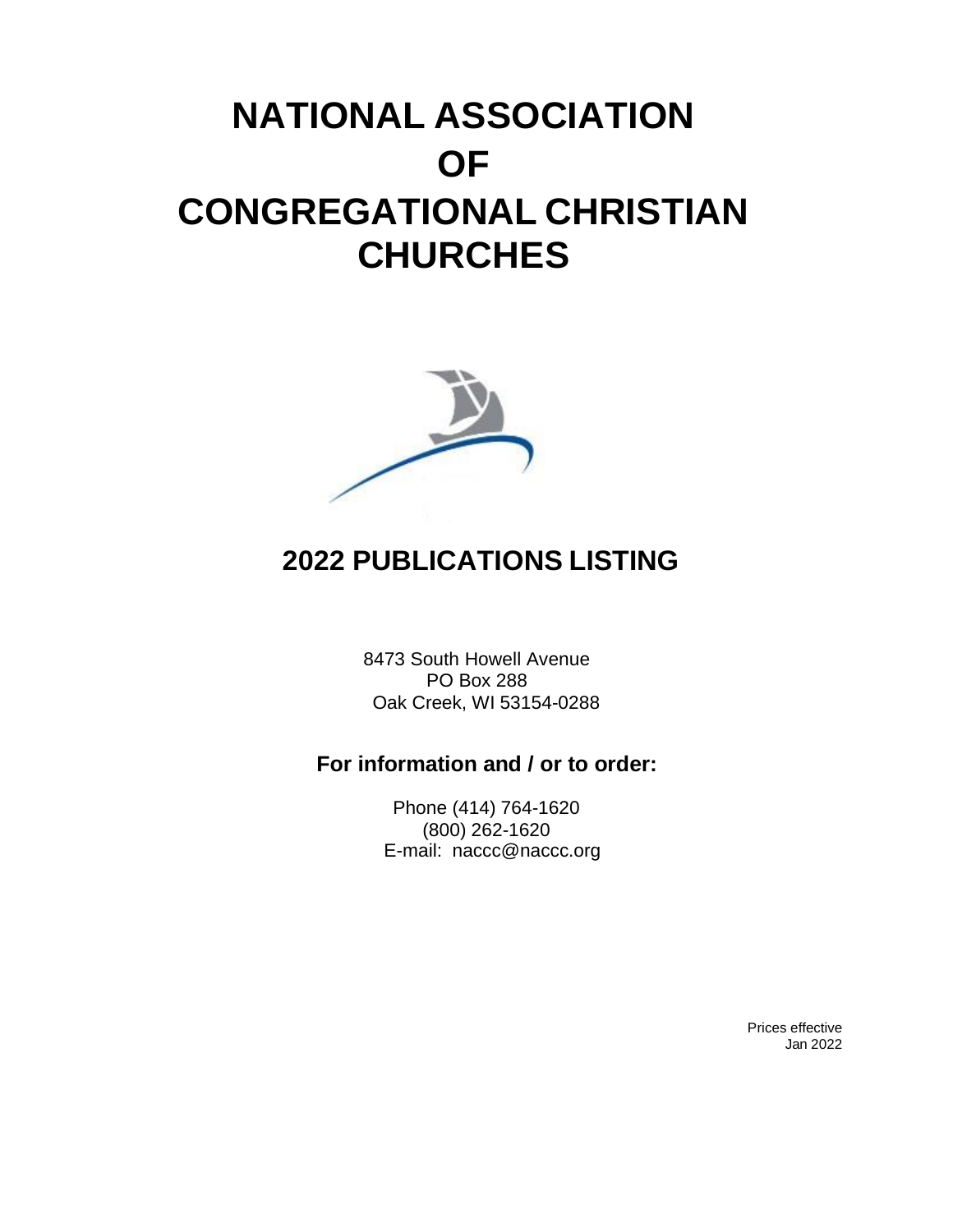#### NACCC Publications **BOOKS**

| Author                        | Title                                                          | Cost   |
|-------------------------------|----------------------------------------------------------------|--------|
| Abercrombie, A. Vaughn        | Congregational Christian Way of Inter-Church Fellowship        | \$1.00 |
| Abercrombie, A. Vaughn        | How to Gather and Order a Congregational Church                | \$2.00 |
| Atkins, Gaius Glenn           | Adventure in Liberty, An                                       | \$1.00 |
| Butman, Dr. Harry R.          | Butman collection of 5 books (noted by *)                      | \$8.00 |
| Butman, Dr. Harry R.          | *Long Green Flash                                              | \$2.00 |
| Butman, Dr. Harry R.          | *Lord's Free People                                            | \$2.00 |
| Butman, Dr. Harry R.          | *Quiet and Durable Joy                                         | \$4.00 |
| Butman, Dr. Harry R.          | *Serve With Gladness                                           | \$2.00 |
| Butman, Dr. Harry R.          | *Symbols of Our Way                                            | \$2.00 |
| Butman, Dr. Harry R.          | Why Do Church People Fight? By Butman                          | \$3.00 |
| Halcomb, Dr. Michael P.       | Role of Deacons in Congregational Churches, The                | \$5.00 |
| Halcomb, Dr. Michael P.       | <b>Volunteer Mission Experience</b>                            | \$4.00 |
| Hall, Jr, Lloyd               | From Call to Settlement                                        | \$2.00 |
| Hall, Jr, Lloyd/Schimpf, Karl | Principles and Practices: the Congregational Way of the        | \$2.00 |
| Kohl, Manfred Waldemar        | Congregationalism In America                                   | \$4.00 |
| Liles, Joan/Gerdes, Gisela    | Of Such is the Kingdom, Children and Missions                  | \$2.00 |
| Mauro, Rev. Dr. D Elizabeth   | The Art and Practice of the Congregational Way: A Church Guide | \$3.00 |
| Peay, Rev. Dr. Steven         | Congregationalism, Covenant and Community                      | \$5.00 |
| Rouner, Jr, Arthur A.         | Congregational Way of Life                                     | \$8.00 |
| Rouner, Jr, Arthur A.         | My Father, My Minister                                         | \$3.00 |
| Steece, Arvel M.              | Thoroughfare for Freedom, A                                    | \$1.00 |
| Vernon, Eleanor R.            | Congregationalism & Congregationalists                         | \$4.00 |
| Zikas, Philotheos             | Day of the Lord                                                | \$1.00 |
|                               |                                                                |        |

#### **BROCHURES**

*(Digital download - free - Call the NACCC Office) (Printed version - \$1 plus postage)*

|                        | A Pilgrim's Way                                             | \$1.00 |
|------------------------|-------------------------------------------------------------|--------|
|                        | A Retreat Guide                                             | \$1.00 |
|                        | Congregational Way Brochures:                               |        |
| Butman, Dr. Harry R.   | <b>Biblical Basis of Congregationalism, The</b>             | \$1.00 |
| Jackson, Phil R.       | Congregational Christian Way of Life, The                   | \$1.00 |
| Ware Bailey, Steven H. | Congregational Way, The                                     | \$1.00 |
| Rouner, Jr, Arthur A.  | Meaning of the Meeting House, The                           | \$1.00 |
| Gray, Dr. Henry David  | New Testament Tests for Congregationalism                   | \$1.00 |
| Conn, Dr. Howard J.    | With One Sound of the Heart                                 | \$1.00 |
| Pratt, Bruce           | Cambridge Platform, Modernized                              |        |
|                        | Covenants of the NACC Churches                              |        |
|                        | <b>Enjoying Prayer Brochure</b>                             |        |
|                        | Roozen Report (Toward the Future of Associational Services) |        |
|                        | Thy Will Be Done Brochures                                  |        |
|                        | What Do Congregational Christians Believe                   | \$1.00 |